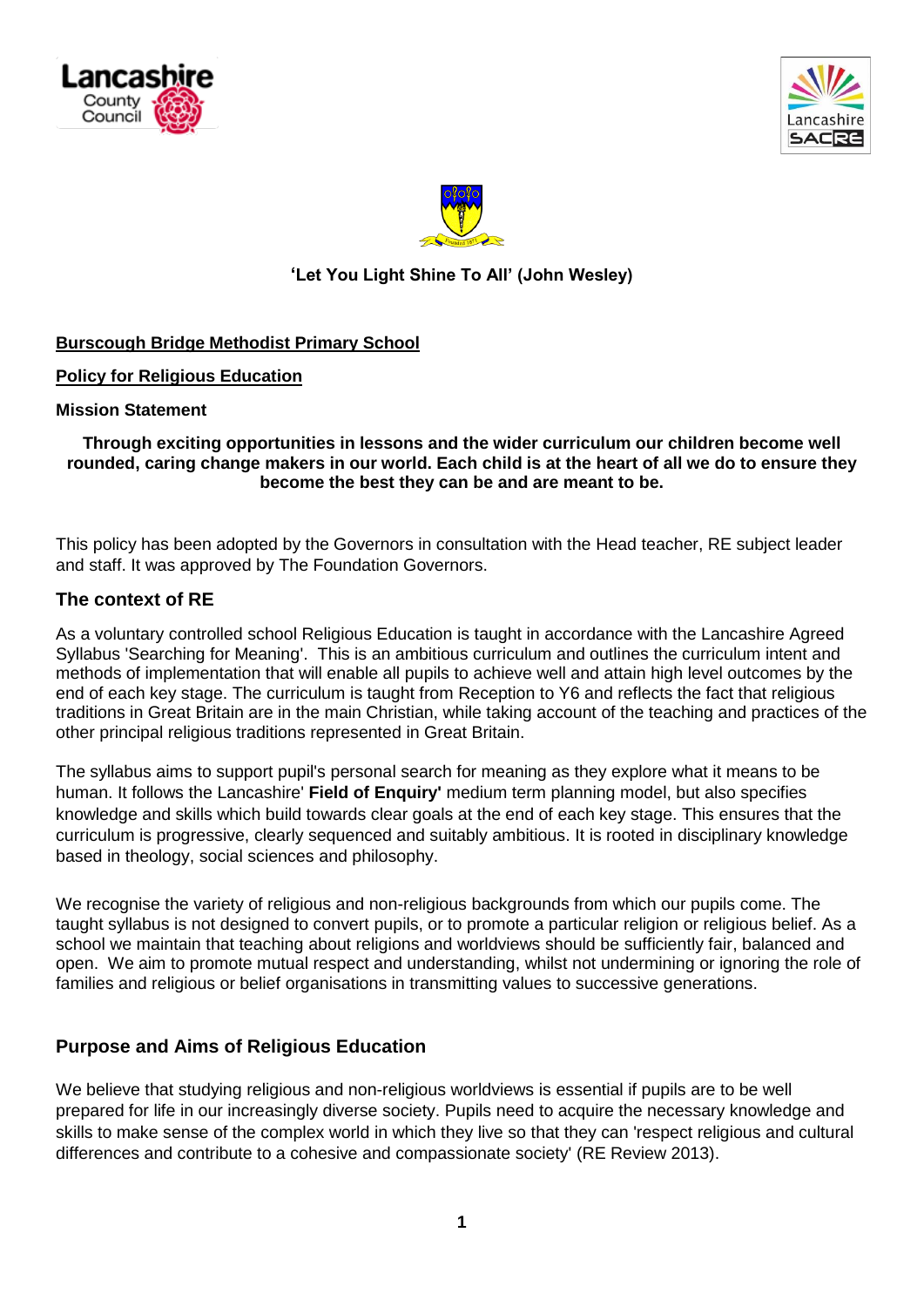Religious Education provokes challenging questions about the ultimate meaning and purpose of life, beliefs about God, the self and the nature of reality, issues of right and wrong, and what it means to be human. Pupils learn to weigh up the value of wisdom from different sources, to develop and express insights in response, and to agree or disagree respectfully.

Pupils are encouraged to articulate clearly and coherently their personal beliefs, ideas, values and experiences so that they can hold balanced and well informed conversations about religions and worldviews whilst respecting the views of others.

# **Our curriculum for Religious Education aims to ensure that all pupils:**

# **1. Know about and understand a range of religions and worldviews, so that they can:**

- describe, explain and analyse beliefs and practices, recognising the diversity which exists within and between communities and amongst individuals;
- identify, investigate and respond to questions posed, and responses offered by some of the sources of wisdom found in religions and worldviews; and
- appreciate and evaluate the nature, significance and impact of different ways of life and ways of expressing meaning.
- **2. Express ideas and insights about the nature, significance and impact of religions and worldviews, so that they can:**
	- explain reasonably their ideas about how beliefs, practices and forms of expression influence individuals and communities;
	- express with increasing discernment their personal reflections and critical responses to questions and teachings about identity, diversity, meaning and value, including ethical issues; and
	- appreciate and appraise varied dimensions of religion or a worldview.
- **3. Gain and deploy the skills needed to engage seriously with religions and worldviews, so that they can:**
	- find out about and investigate key concepts and questions of belonging, meaning, purpose and truth, responding creatively;
	- enquire into what enables different individuals and communities to live together respectfully for the wellbeing of all; and
	- articulate beliefs, values and commitments clearly in order to explain why they may be important in their own and other people's lives.

# **Curriculum Implementation**

The longer-term curriculum map links together over time ensuring knowledge and skills are taught progressively as part of a spiral curriculum. This helps pupils learn more and remember more over time. The whole school curriculum map ensures that Christianity is the main religion taught. The other major religious traditions of Great Britain (Islam, Hinduism, Judaism, Sikhism and Buddhism) are studied across the key stages. Hindu dharma and Islam are taught throughout all key stages. As a Methodist school all classes learn about John Wesley and the Methodist religion at the beginning of each term and how this relates to our school and their lives.

Our curriculum is planned over a two-year cycle with the exception of the Early Years Foundation Stage. In the Reception class children learn about Special places, Special stories and Special times relating to their lived experiences. These three areas are taught throughout the three school terms.

In all year groups, children follow four key lines of enquiry throughout the school year with key questions to investigate. Each unit often starts with Shared Human Experiences which relates to the children's lived experiences giving the children the opportunity to be involved with selecting questions to explore. Living Religious traditions, Beliefs and Values and the Search for Personal Meaning (the sense of personal meaning for every child). The key lines of enquiry drive forward knowledge linked to theology, social sciences and philosophy.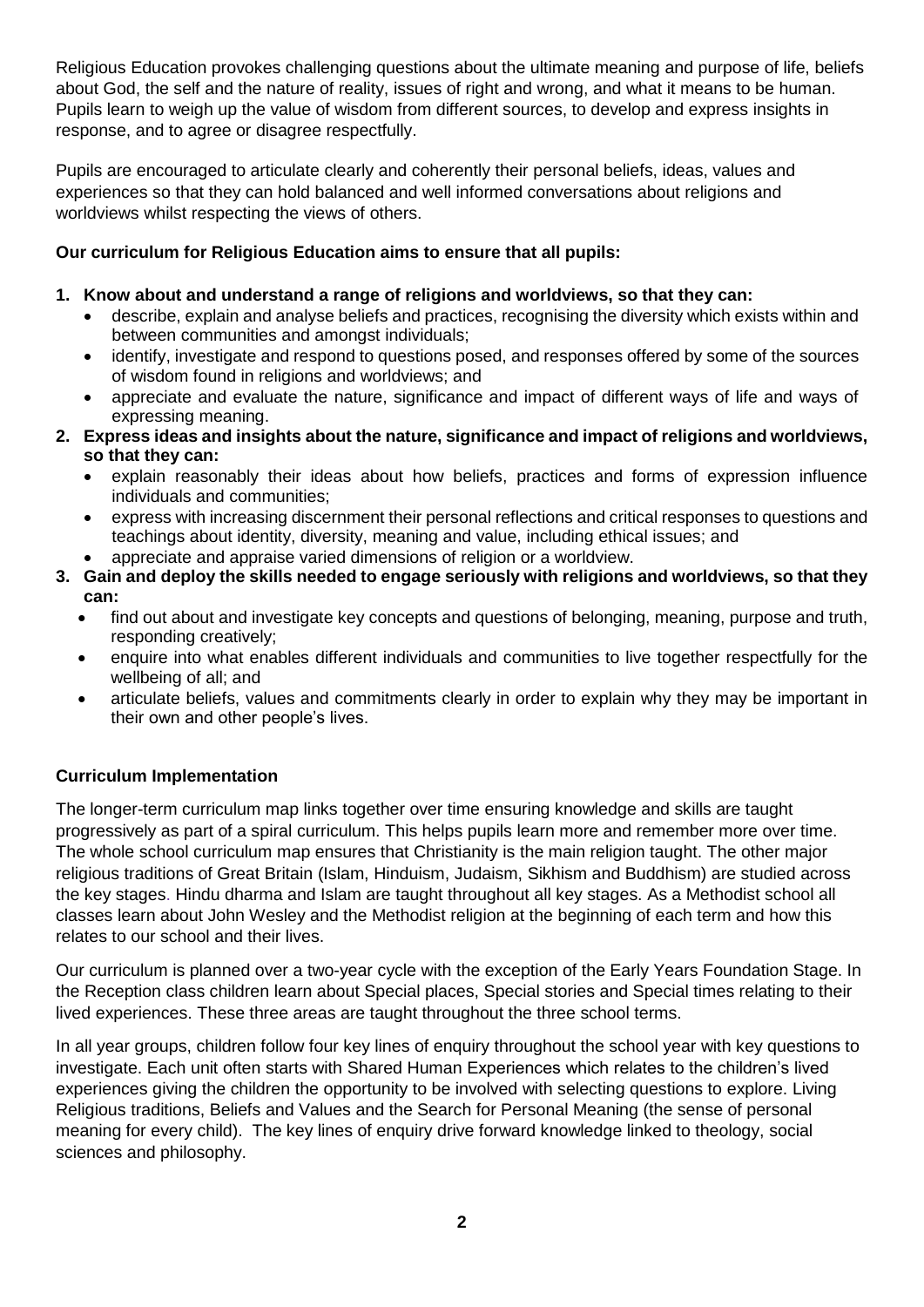Clearly structured Religious Education lessons are taught weekly throughout all classes, this drives forward key knowledge and skills. Teachers give clear instruction and model to introduce key learning using a variety of questioning techniques to stimulate discussion, promote enquiry, deepen learning and support assessment. Lessons are an opportunity for Opportunities for discussion and reflection to develop personal meaning and time is given for consideration of deep learning around ' bigger questions. Teaching is adapted to meet the needs of SEND pupils or who require additional support or challenge.

We aim to enhance our delivery of religious education by inviting visitors into school and using engaging resources and artefacts.

Teachers have access to guidance and support materials for the scheme of work, the SACRE website and professional development through NATRE and MAST training

## **Assessment recording and reporting**

Children's work is recorded in floor books and these floor book follow the children through their journey in the school. They are added to the class library for children to revisit in lessons or in Library time. The majority of learning is through discussions, however work in floor books will have a learning objective and related work will demonstrate achievements. Formative assessment informs day to day planning.

Age related expectations are identified in the knowledge and progression grids. Teacher form their summative assessment judgements for RE at the end of each term. There are clear end points at the end of each key stage and summative judgements are reported to parents (in a report at the end of the school year) SACRE, The Methodist Church, and the school Governors.

The Religious Education section of the school website has a range of information for all stakeholders and interested parties. For example, the planning cycle, overview, key skills and end of year expectations.

# **Equal Opportunities**

Religious Education is taught in accordance with our school's Equality Opportunity Policy. Stereotypes are avoided. Attempts are made to ensure that examples of religious figures reflect all aspects of diversity within society.

Pupils will develop a sense of citizenship through many aspects of the explicit RE curriculum. Links will be made with people and communities within the locality.

The RE curriculum makes a significant contribution to pupils' spiritual, moral, social and cultural (SMSC) development and awareness of Prevent and British values.

# **Links with other subjects**

Although Religious Education is taught as a **separate subject discipline,** opportunities arise in lessons for children to **apply skills** from other subject areas. For example in English, art, drama, computing, technology. This ensures that the curriculum is taught in a creative and engaging manner as well as being knowledge rich and ambitious.

### **Monitoring & Evaluation**

Standard self-evaluation procedures are used to monitor and evaluate pupil achievement, the quality of teaching and the effectiveness of curriculum provision in Religious Education.

The subject leader will maintain a clear overview of the intent, implementation and impact of Religious Education through planned monitoring tasks included with the school's overall monitoring schedule. This might involve reporting to senior teachers and Governors to support their evaluation and contributing to the school's 'self-evaluation' in preparation for the next Ofsted inspection.